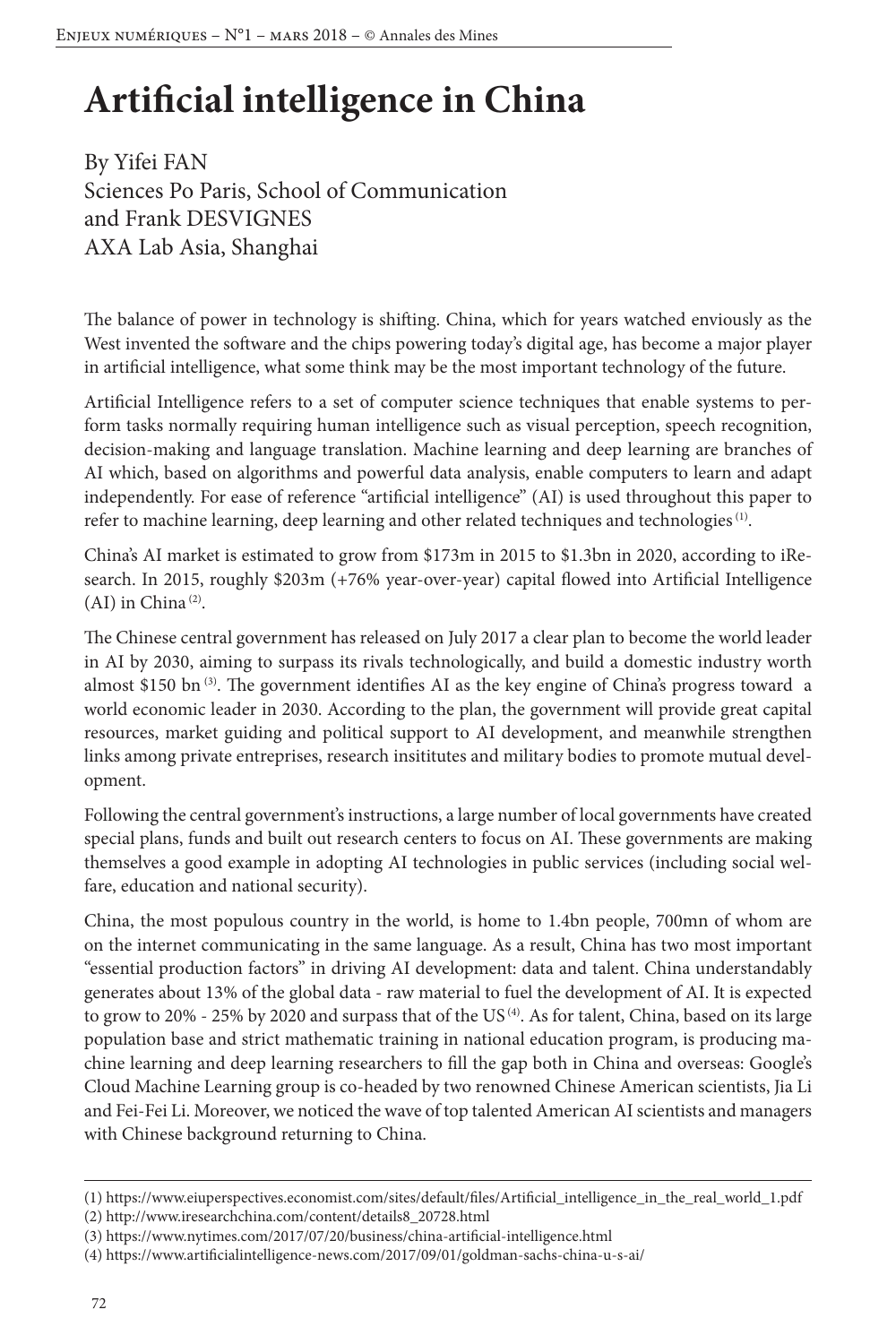AI is increasingly penetrating into most aspects of the daily life of every Chinese citizen, the ways they act and think on a daily basis. In the media space, Xiaodu, an avatar for Baidu's proprietary AI, Baidu Brain, is competing against human in facial recognition on TV. Baidu's team chose for Xiaodu to compete in areas where computers are particularly weak, face and voice recognition, against China's best minds in the popular weekly show "The Brain". The show is #1 in audience rating in its slot in China.

# **AI ‒ Not just American**

## **Chinese internet Giants catching up in the AI race**

While US-based firms such as Google, Facebook and Microsoft seem still dominating the artificial intelligence space, Chinese counterparts like Baidu, Tencent, and Alibaba are quickly catching up, and in some cases, surpassing their US competitiors. As the domestic Internet market has matured, the country's big players aim to become technology leaders, rather than innovative imitators.

As far back as 2013, Baidu started an internal research lab it called The Institute of Deep Learning, showing its own extreme ambitions. Now, it runs several other labs, including the 200-persons outpost in Silicon Valley. All told, the company employs more than 1,800 researchers and engineers who work on AI, including driverless cars and other robotics as well as many online services <sup>(5)</sup>. Deep learning technology is already driving everything from the Baidu search engine to the company's image and speech recognition services.

Tencent has established an AI lab in Seattle in May 2017, and the company is building a very serious research team back in China. Tencent already makes use of machine learning in its products (for personalized news recommendations and search, for example). Tencent's AI Lab has so far around 50 world-class AI scientists, researchers and experts, focusing on AI related research fields such as machine learning, computer vision, speech recognition, and natural language processing <sup>(6)</sup>. Its massive data from more than 980m users and its technical advantages constitute a great asset to the company's top AI team.

The e-commerce giant Alibaba not only applies AI-enabled chatbot, image recognition and machine learning based recommendation to its platform, the growth of its affiliate company Ant Financial is almost being shaped by the company's AI research team. Yuan (Alan) Qi, a vice president and chief data scientist at Ant, says that "AI is being used in almost every corner of Ant's business, (…), we use it to optimize the business, and to generate new products." There's no lack of examples. Most recently, Ant Financial is offering for free their AI-driven image recognition system to aid vehicle insurance claims adjustors. It enables insurers to assess automobile damage by algorithm in six seconds.

## **A national development plan**

Beijing is encouraging its artificial intelligence push with vast sums of money. Having already spent billions on research programs, China is readying a new multibillion-dollar initiative to fund moonshot projects, start-ups and academic research, all with the aim of growing China's A.I. capabilities.

At national level, Chinese government published in 2016 a 3-year guidance in support of AI development, including capital funding and IP protection. It then approved a 15-year project (China Brain Project) the same year to research into the neural basis of cognitive function, with additional

<sup>(5)</sup> https://www.wired.com/2017/06/ai-revolution-bigger-google-facebook-microsoft/

<sup>(6)</sup> https://www.artificialintelligence-news.com/2017/09/01/goldman-sachs-china-u-s-ai/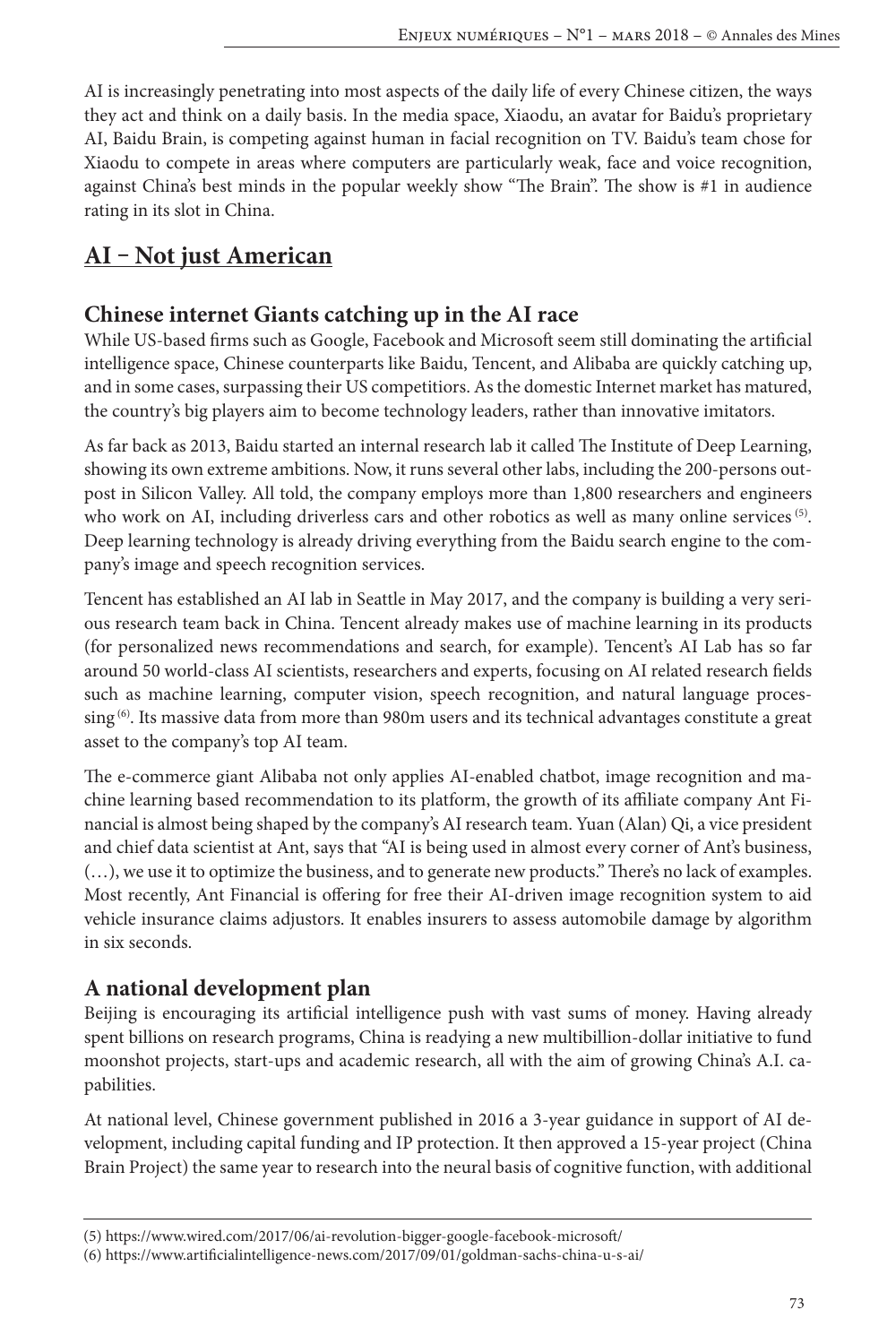goals of improving diagnosis and prevention of brain diseases, and driving information technology and artificial intelligence projects that are inspired by the brain. The central government then established China's AI Lab on March 2017 to boost the country's overall competence in AI: Baidu is in charge of the lab in partnership with other Chinese elite universities. The lab is responsible for researching topics in machine learning-based visual recognition, voice recognition, new types of human-machine interaction and deep learning.

Besides governmental initiatives, numerous provinces and cities are spending billions on developing robotics, and a part of that funding is likely to go to artificial intelligence research. For example, the relatively unknown city of Xiangtan, in China's Hunan province, has pledged \$2bn toward developing robots and artificial intelligence. Other places have direct incentives for the A.I. industry. In Suzhou, leading artificial intelligence companies can get about \$800,000 in subsidies for setting up shops locally, while Shenzhen, in southern China, is offering \$1m to support any A.I. project established there.

## **China's four competitive advantages in AI development**

*Data availability*. As machine learning algorithms become more and more commoditized, access to huge volumes of training data is starting to become the core competitive advantage. Chinese users have different notions of and expectations for privacy and welling to provide personal information for convenience. By 2020, China's digital data universe is going to surpass US. China's share of the global digital universe will grow from 364 exabytes in 2012 to 8.6 zettabytes in 2020, whereas US from 898 exabytes to 6.6 zettabytes<sup>(7)</sup>.

*Talent pool*. Chinese researchers are already savvy in AI. In 2015, 43% of the top academic papers relating to AI were published with one or more Chinese researchers, regardless of where in the world the work had been primarily conducted (8). China traditionally has strong math training which has already generated a large number of data scientists domestically. In addition, there are more and more US-trained computer science PhD returnees.

*Funding.* KPMG found investment by venture capital (VCs) in China reached a record high in 2016, despite a global slowdown. Egidio Zarrella, Partner, Clients and Innovation, KPMG China, said that the amount being invested in artificial intelligence in Asia is growing by the day. China is also prompting provincial governments to acquire companies and invest in start-ups: Chinese regions are armed with \$445bn for VC investments (9). The other way round, China investors are investing heavily in American AI start-ups: over the past six years, they helped finance 51 American artificial intelligence companies, contributing to the \$700m raised, according to the recent Pentagon report.

*Chinese pragmatism*. While US companies are still responsible for a lot of the most fundamental groundbreaking research in AI fields, Chinese companies are more pragmatic about turning generic work into value-oriented applications to drive business value, especially Alibaba and Tencent. Alibaba, for example, is good at using AI to provide customized service and support based on users' purchasing behavior and interests; Tencent is researching AI under 3 main topics closely tied to their core business: content, social and game.

More often than not, Chinese AI breakthroughs are not within the radar of Western mainstream media. Their presence on western media is relatively rare and language is a serious barrier which consequently limits the understanding of Chinese technological breakthrough over the world.

<sup>(7)</sup> https://www.emc.com/collateral/analyst-reports/emc-digital-universe-china-brief.pdf

<sup>(8)</sup> https://www.weforum.org/agenda/2017/01/this-is-why-china-has-the-edge-in-ai/

<sup>(9)</sup> https://www.deltapartnersgroup.com/sites/default/files/The%20Delta%20Perspective%20-%20State%20of%20 the%20tech%20industry%20%26%20expectations.pdf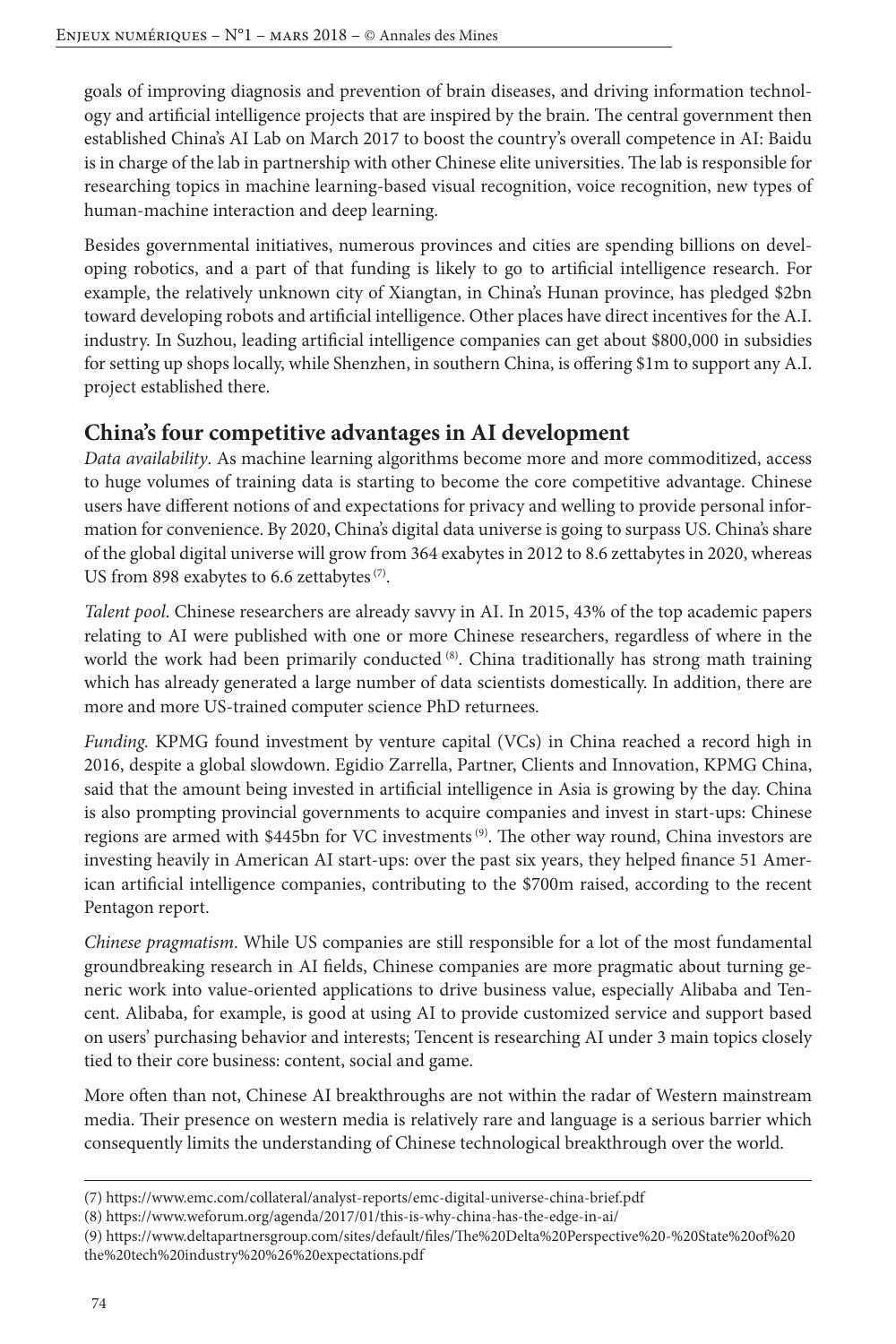# **AI is prompting the rapid development of Fintech and Insurtech in China**

In Fintech area, Chinese private and public sectors are both building on rapid advances in AI and readily available consumer data to develop unique applications for consumers and businesses.

#### **Process automation**

Ant Financial launched in June 2017 an AI-driven, image-recognition system to automate the investigation of vehicle insurance claims. According to Ant Financial, exterior damage claims make up about 60% of the 45m private vehicle insurance claims filed in China every year. In a demonstration, Ant Financial's algorithm took 6 seconds to assess the damage in 12 different cases, whereas human investigators needed over 6 minutes to reach a verdict over the same claims<sup>(10)</sup>.

SenseTime, the Chinese AI start-up, as well as the world's biggest AI Unicorn, following funding round earlier this year that raised a huge \$410m, began to provide the similar offer to insurers since October 2017.

ZhongAn applies biometric recognition to automatically insure accident insurance, which is more efficient than traditional identity registration and insure/claim application. Once runners' face identified and matched with the ID photo they provided, Zhong An will activate their sport accident insurance immediately to cover them during the race, thus eliminating any procedure and avoiding other people replacing registered runners to participate in the marathon and benefit from insurance coverage.This technology has already be successfully used to identify marathon players in 4 races. It resulted an average of 40% reduction of manpower.

For customer onboarding (selfie vs administrative tasks), Ping An's agent only needs to take a selfie of the customer and him/herself, to immediately authenticate through ID photos. Then, by using natural language processing, voice recognition, the agent follows the script/steps while the customer replies. Depending on how the customer replies, the script will be different and the engine will know what kind of questions the customer should be prompted. In 5 minutes instead of 45 minutes, customers can get their policy done and sign by touching the phone screen.

# **Underwriting and credit scoring**

ZhongAn is leveraging deep learning and machine learning to empower its big data analytics, which has significant impact on real-time insurance pricing, credit analysis and rating, credit risk pricing, user behaviour analysis, accurate marketing and customized products and services.

For example, for its Flight Delay Compensation Insurance (FDCI), ZhongAn applies its big data platform to gather various data sets - the flight dynamic state of Airline Company, the passenger identification of AIR Regulation, weather data from Meteorological Bureau to estimate the probability of flight delay. Thanks to AI, customers can purchase this insurance product even 15 minutes before departure.

Ant Financial is opening its car insurance score to the insurance industry for the first time; the score offers a car owner's user portrait and risk analysis, and quantifies it into a score between 300 and 700. It is one extension of Ant's Zhima Credit, its creditworthiness system uses advanced machine-learning algorithms and custom programmable chips to crunch huge quantities of user data in a few seconds, to determine whether to grant a customer a loan, for instance.

<sup>(10)</sup> http://video.tudou.com/v/XMjg2MDc4MjA1Ng==.html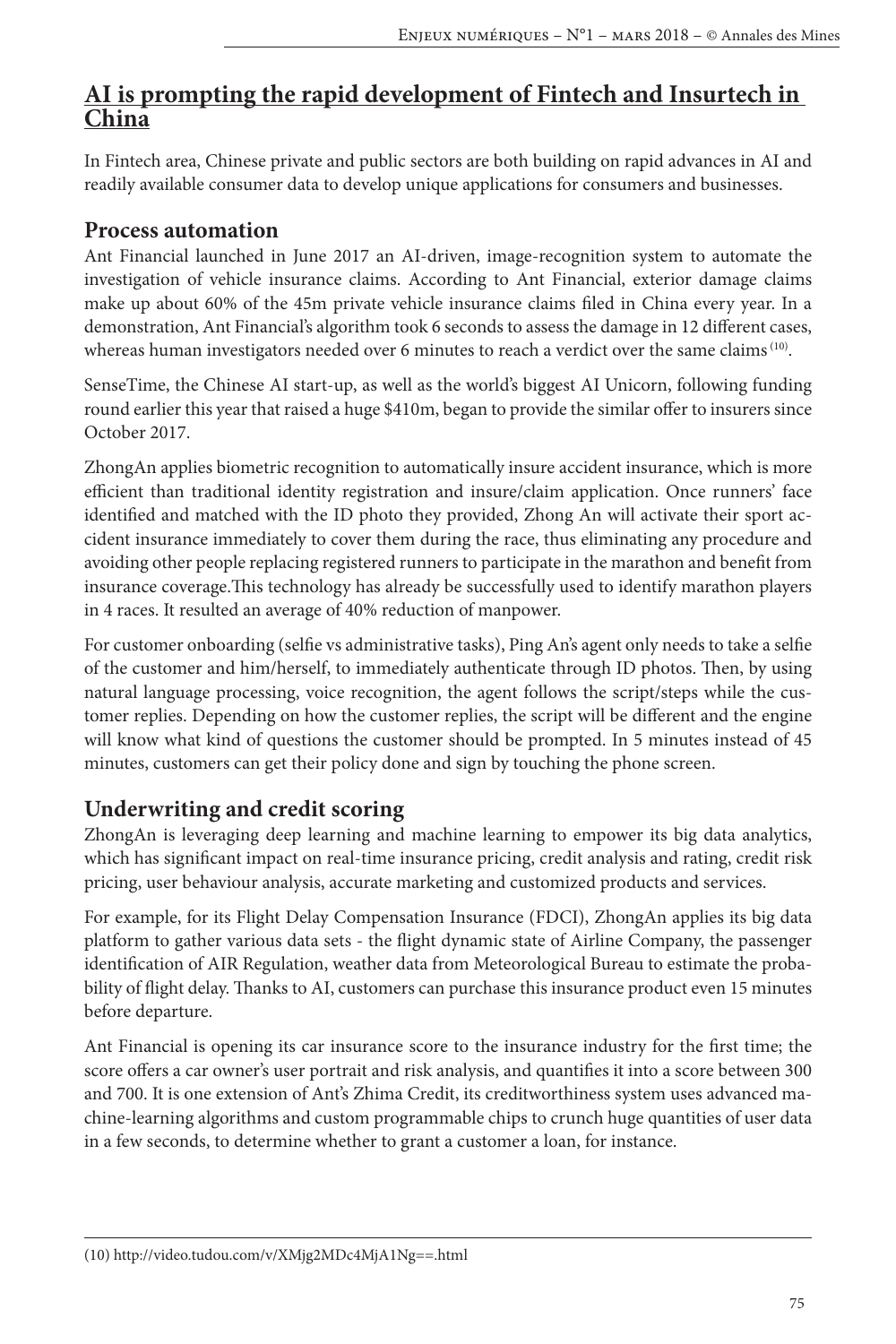#### **Fraud claims detection**

PingAn created its big data platform "PingAn Brain" in 2015. The platform applies data mining, machine learning, deep learning in analysing both structured and unstructured data ( its historical customers' data, internet data, financial transaction data and tens of million enterprises' data ) to help the company in customer profiling, risk management, fraud claims prevention and detection, claim management automation as well as health management.

In one year, its machine learning model saved PingAn \$ 302m (2bn RMB) from fraudulent claims and achieved a 78% accuracy in fraud detection, compared to 21% the previous year. Currently, "PingAn Brain" got into cities to digitalize and analyse medical records. Not only traders of PingAn will have access to these data, but also pharmas, HMOs, clinics, doctors, hospitals and patients. Ultimately, this will enable the insurer to offer health management to its customers and help them prevent critic illness by adopting a healthier lifestyle.

PICC, China's largest property insurer, is applying Chinese start-up 4Paradigm's own machine learning algorithm to root out fraudulent claims. Unlike other claims solutions that store and analyse unstructured claims data, 4Paradigm's approach not only identifies suspect claims but continuously improves the accuracy of this identification by parsing petabytes of claim data in order to broaden its ability to highlight subtle fraud indicator.

There is no doubt that AI is already transforming the Chinese finance industry and has produced massive use cases in the country. Event though the gap between the research and development spending of Chinese internet companies and their global peers still exists, in terms of AI application, China may show the world how to do it.

# **Index**

GOLDMAN SACHS (2017), "China's Rise in Artificial Intelligence".

MOZUR P. (2017), "Beijing Wants A.I. to Be Made in China by 2030", *The New York Times*.

VERTEX (2017), "Global AI Hub? The V Factors Powering China's Rise".

WO-LAP LAM W. (2017), "Beijing Harnesses Big Data & AI to Perfect the Police State".

CBINSIGHTS (2017), "The 2016 AI Recap: Start-ups See Record High In Deals And Funding".

NIKKEI (2017), "China AI Patent Submissions Shoot UP".

CHEN NA (2017), "China Plans to Launch 'Brain Project' by Year End".

HEMPEL J. (2017), "How Baidu Will Win China's AI Race – and, Maybe, The World's".

IRESEARCH (2017), "2017 China Artificial Intelligence Industry Research Report".

SHI K. (2017), "AI in ALL: Tencent's Ambitious AI Plans for Business Partners".

ANADIOTIS G. (2017), "Alibaba: Building A Retail Ecosystem on Data Science, Machine Learning, and Cloud".

SHELOON N. (2017), "Google Is Already Late to China's AI Revolution".

COGNIZANT (2016), "How Insurers Can Harness Artificial Intelligence".

CHINA DAILY (2016), "China Unveils Three-Year Program for Artificial Intelligence Growth".

PWC (2016), "AI in Insurance: Hype or Reality?"